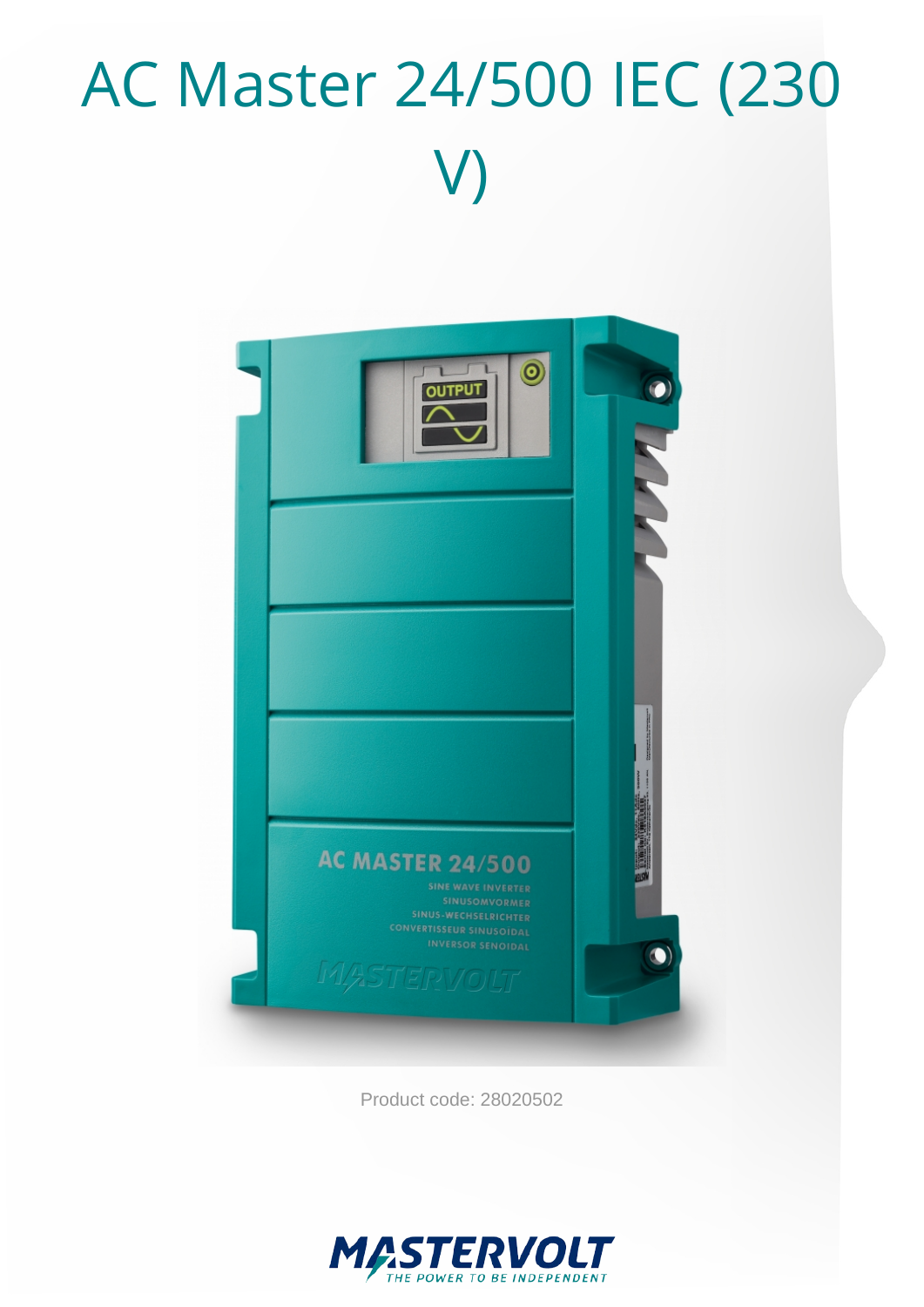#### **Reliable AC power for recreational and semi-professional use**

These affordable sine wave inverters convert 12 or 24 V battery voltage into reliable 230 V 50/60 Hz or 120 V 50/60 Hz grid power, making them ideal for recreational and semi-professional applications. The AC Master series is easy to install and delivers full output, even under the most demanding conditions. The pure sine wave technology provides an outstanding power quality, ensuring the correct functioning of sensitive equipment. The usage of high frequency switching technology eliminates any annoying humming and buzzing sounds.

Representing complete value for money, these ruggedly built inverters provide essential home comforts when you're far from the nearest grid connection.

#### **Features**

- · Pure sine wave technology protects sensitive equipment.
- · Delivers full output at high peak power under the most demanding conditions.
- · Automatic power saving system for extended runtime.
- · Easy to install: convenient IEC socket with IEC plug included.

· Reliable and safe operation; protected against over-temperature, overload, short circuit, high or low battery voltage.

#### **Applications**

Both recreational and semi-professional use, where grid power varies or is unavailable. Applications include lighting, appliances, electric cooking and power tools. For (mobile) applications in your home, office or service vehicle, or during your holidays.